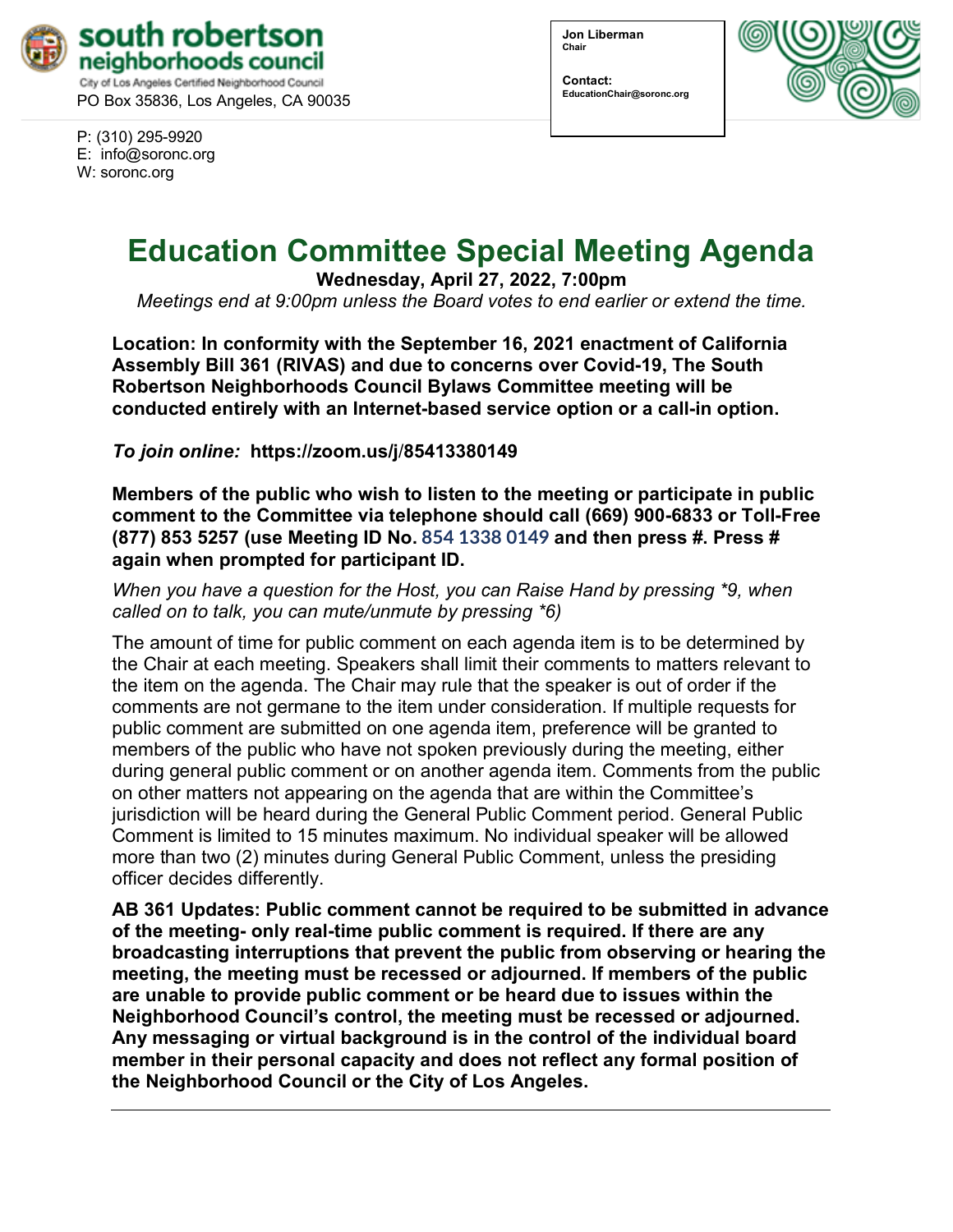# **1. Call to Order**

#### **2. Pledge of Allegiance**

#### **3. Roll Call**

a. Current Committee Members: Barry Levine, Jon Liberman, Shirley Traum

#### **4. General Public Comment**

#### **5. Brief Committee Announcements**

- a. Items for Future Education Committee Agendas
- b. Other Brief Committee Announcements

## **6. Approval of Minutes for 3/21/22 meeting**

## **7. Unfinished Business**

- a. Continuation of discussion and possible action on 2022 Goals of Committee (i) Outreach to schools within Soro Boundaries
	- (a) Public Schools
	- (b) Private Schools
	- (c) Parents, Teachers, Administration, Staff
	- (d) 501.C.3 Groups

(ii) Review of Soro SCATCH program to determine how the present program could be updated or modified.

(iii) Look into ways we can develop other programming to supplement what the current schools offer.

b. Discussion and possible action on effects of prior LAUSD Board action restricting LAUSD Police and the impact on schools and the surrounding community of activity during non-school hours.

c. Discussion and possible action on discovery and removal of lead pipes during renovations of Shenandoah Elementary School and Alexander Hamilton High School'

## **8. New Business**

a. Discussion and possible action on teacher vacancies at LAUSD schools within Soro boundaries.

## **9. Adjournment**

*Note: Public comment will be taken for each item where there is discussion and possible action. Public comment and/or participation may occur on other items at the discretion of the Chair. Please note that under the Brown Act, the Committee is prevented from acting on matters brought to its attention during the General Public Comment period; however, the issue may become the subject of a future meeting. In*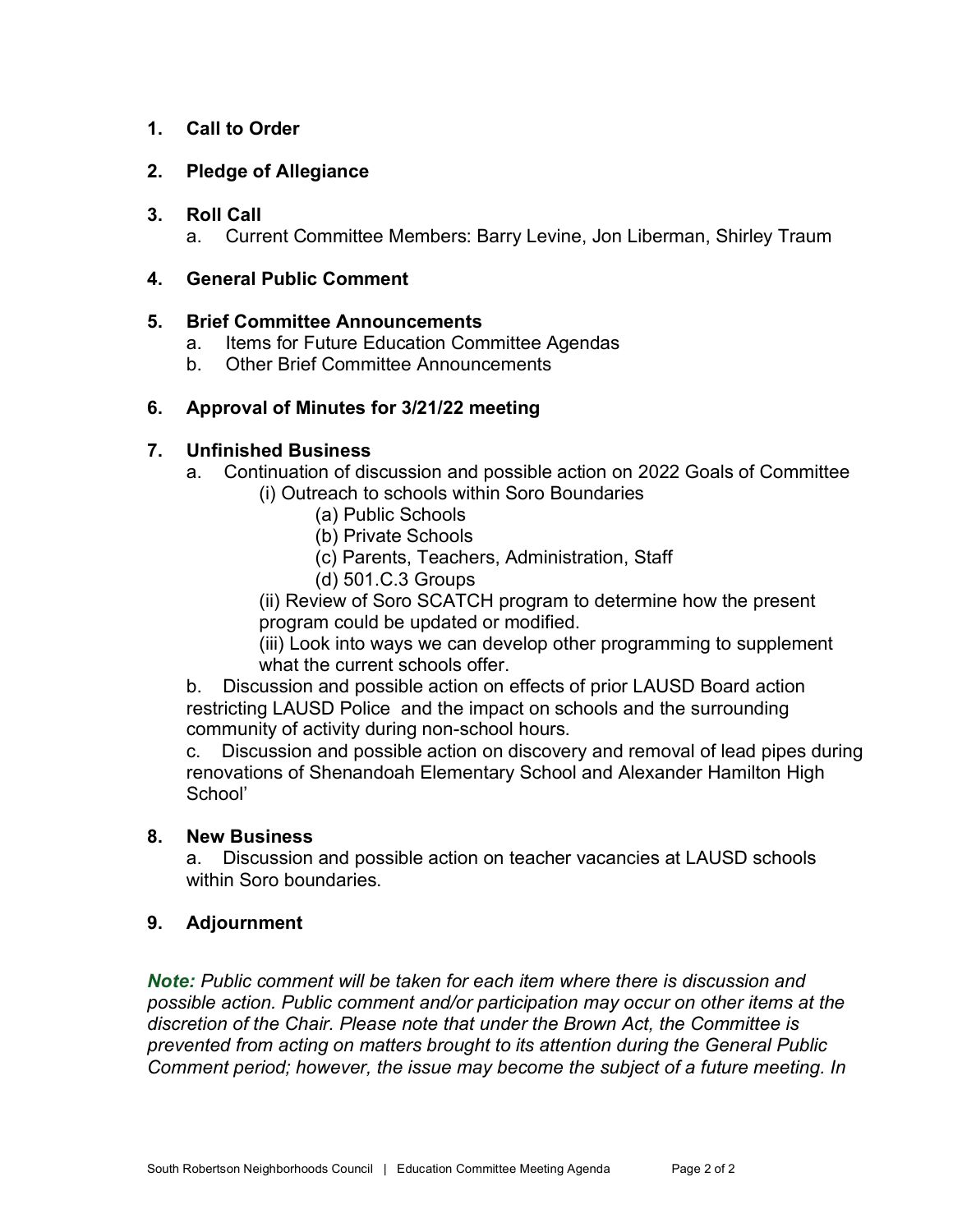*the interest of addressing all items on the agenda, time limits for individual comments and discussion may be set at the discretion of the Chair.*

*Motions that are presented at any committee meeting do not represent an official action or position of the SORO NC, until approved by an affirmative vote at a properly noticed meeting of the General Board.*

#### **Public Posting of Agendas -**

Neighborhood Council agendas are posted for public review as follows:

● Demers & Associates- 1836 1/2 S Robertson Blvd, Los Angeles, CA 90035; The Robertson Blvd Library- 1719 S Robertson Blvd, Los Angeles, CA 90035; The Robertson Recreation Center- 1641 Preuss Rd, Los Angeles, CA 90035; The Office of Councilmember Paul Koretz- 6380 Wilshire Blvd #800, Los Angeles, CA 90048; Hamilton High School- 2955 S Robertson Blvd, Los Angeles, CA 90034

● [www.soronc.org](about:blank)

● You can also receive our agendas via email by subscribing to L.A. City's Early [Notification System \(ENS\)](about:blank)

## **Reconsideration and Grievance Process -**

For information on the NC's process for board action reconsideration, stakeholder grievance policy, or any other procedural matters related to this Council, please consult the NC Bylaws. The Bylaws are available at our Board meetings and our website [www.soronc.org](about:blank)

#### **Notice to Paid Representatives -**

If you are compensated to monitor, attend, or speak at this meeting, City law may require you to register as a lobbyist and report your activity. See Los Angeles Municipal Code Section 48.01 et seq. More information is available at [ethics.lacity.org/lobbying.](about:blank) For assistance, please contact the Ethics Commission at (213) 978-1960 or [ethics.commission@lacity.org](about:blank)

**In compliance with Government Code section 54957.5**, non-exempt writings that are distributed to a majority or all of the Board in advance of a meeting may be viewed at our website (soronc.org) or at the scheduled meeting. In addition, if you would like a copy of any record related to an item on the agenda, please contact us via phone at (310) 295-9920 or via email at [info@soronc.org](about:blank)

SORO NC Board members abide by a code of civility (soronc.org/civilitycode). Any person who interferes with the conduct of a Neighborhood Council meeting by willfully interrupting and/or disrupting the meeting is subject to removal. A peace officer may be requested to assist with the removal should any person fail to comply with an order of removal by the Neighborhood Council. Any person who resists removal by a peace officer is subject to arrest and prosecution pursuant to California Penal Code Section 403.